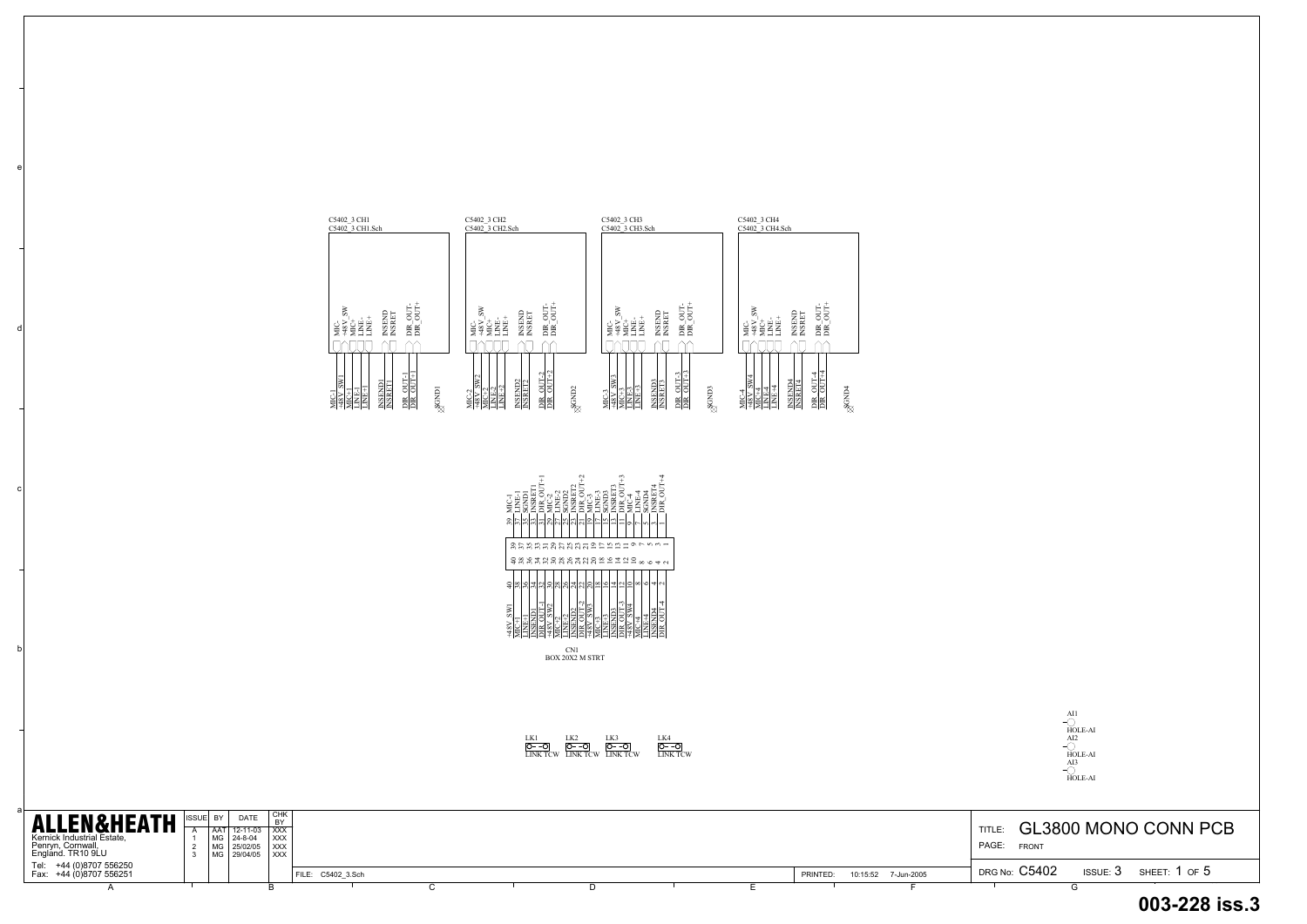b

c

d

e

| <b>ALLEN&amp;HEATH</b><br>Kernick Industrial Estate,<br>Penryn, Cornwall,<br>England. TR10 9LU | <b>DATE</b><br>ISSUE BY<br>  AAT   12-11-03   XXX<br>  MG   24-8-04<br>  MG   25/02/05   XXX<br>  MG   29/04/05   XXX | I снк<br><b>RY</b> |                       |  |  |          |                     | GL3800 MONO CONN PO<br>TITLE:<br>PAGE:<br>CH1 CONNS     |
|------------------------------------------------------------------------------------------------|-----------------------------------------------------------------------------------------------------------------------|--------------------|-----------------------|--|--|----------|---------------------|---------------------------------------------------------|
| Tel: +44 (0)8707 556250<br>Fax: +44 (0)8707 556251                                             |                                                                                                                       |                    | FILE: C5402 3 CH1.Sch |  |  | PRINTED: | 10:15:52 7-Jun-2005 | <b>DRG No: C5402</b><br>SHEET: $2$ of $5$<br>ISSUE: $3$ |
|                                                                                                |                                                                                                                       |                    |                       |  |  |          |                     |                                                         |

# TITLE:  $\,$  GL3800 MONO CONN PCB DRG No:  $\rm C5402$  issue:  $\rm 3$  sheet:  $\rm 2$  of  $\rm 5$ PAGE: CH1 CONNS **003-228 iss.3**

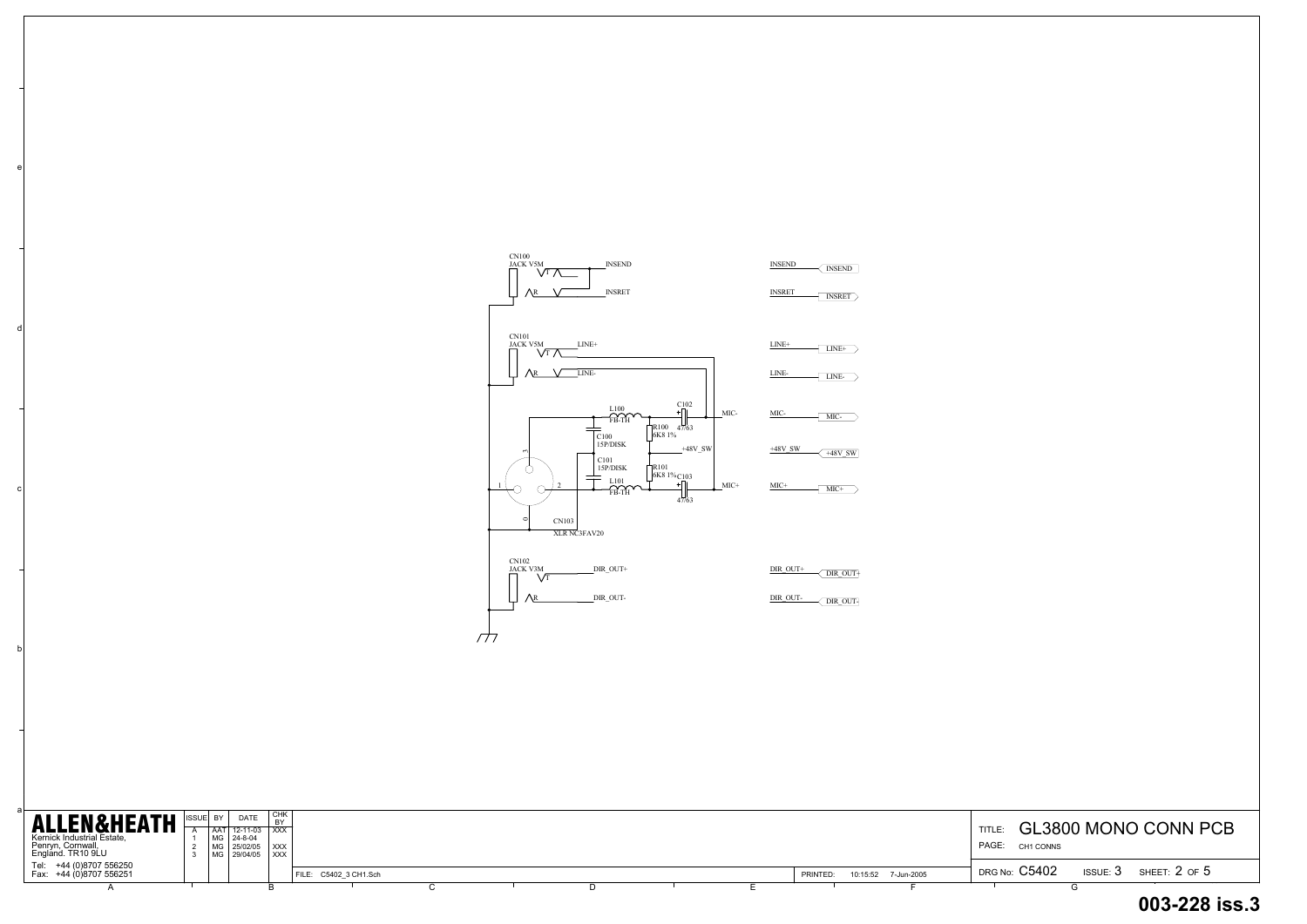b

c

d

e

#### TITLE:  $\,$  GL3800 MONO CONN PCB DRG No:  $\rm C5402$  issue:  $\rm 3$  sheet:  $\rm 3$  of  $\rm 5$ PAGE: **003-228 iss.3**CH2 CONNS

| <b>ALLEN&amp;HEATH</b><br>Kernick Industrial Estate,<br>Penryn, Cornwall,<br>England. TR10 9LU | <b>DATE</b><br>ISSUE BY<br>  AAT   12-11-03   XXX<br>MG 24-8-04<br>  MG   25/02/05   XXX<br>  MG   29/04/05   XXX | I снк<br><b>BY</b>    |  |  |          |                     | GL3800 MONO CONN PO<br>TITLE:<br>PAGE:<br>CH <sub>2</sub> CONNS |
|------------------------------------------------------------------------------------------------|-------------------------------------------------------------------------------------------------------------------|-----------------------|--|--|----------|---------------------|-----------------------------------------------------------------|
| Tel: +44 (0)8707 556250<br>Fax: +44 (0)8707 556251                                             |                                                                                                                   | FILE: C5402 3 CH2.Sch |  |  | PRINTED: | 10:15:52 7-Jun-2005 | <b>DRG No: C5402</b><br>SHEET: $3$ OF $5$<br>ISSUE: $3$         |
|                                                                                                |                                                                                                                   |                       |  |  |          |                     |                                                                 |

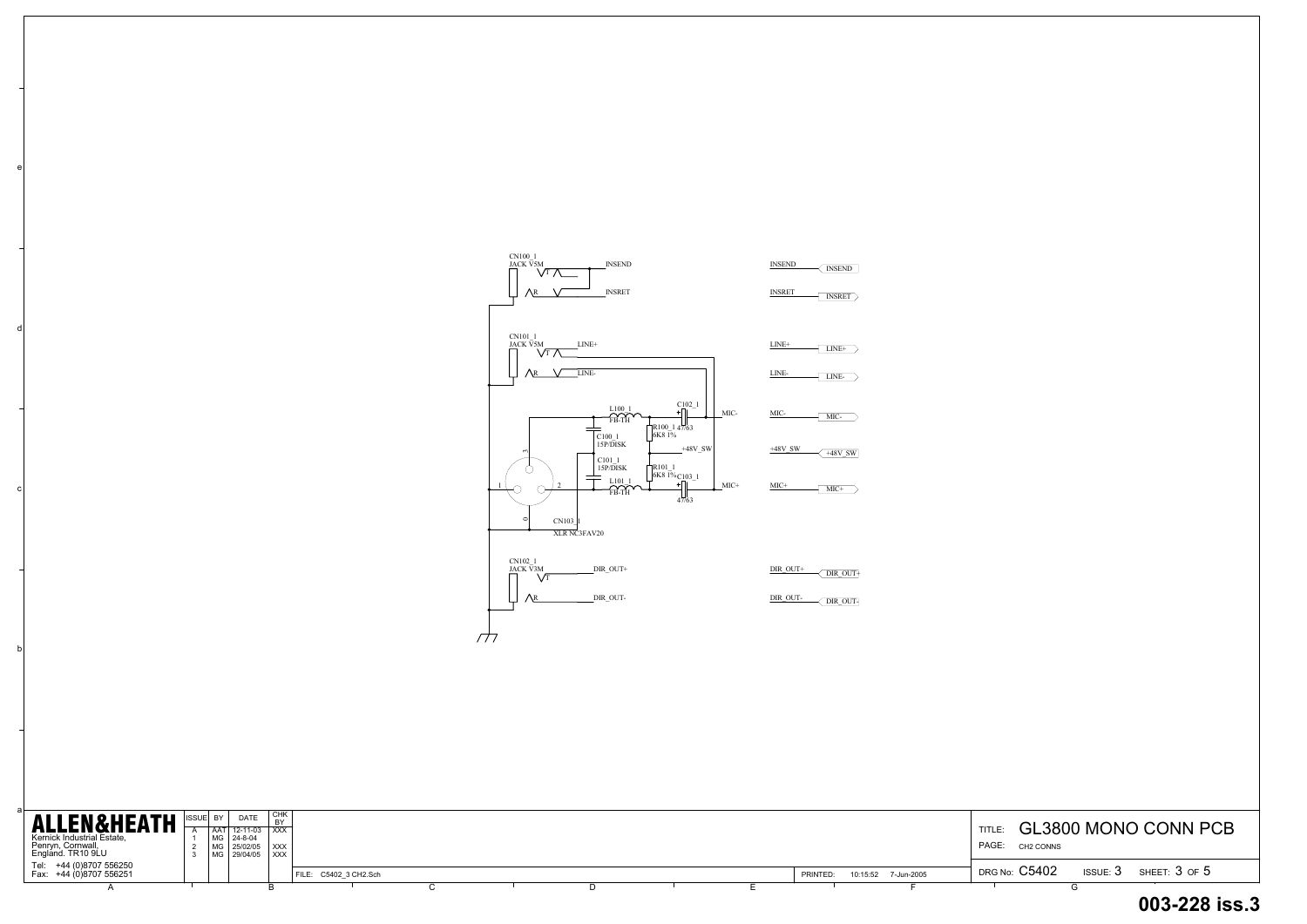b

c

d

e

| <b>ALLEN&amp;HEATH</b><br>Kernick Industrial Estate,<br>Penryn, Cornwall,<br>England. TR10 9LU | <b>DATE</b><br>ISSUE BY<br>  AAT   12-11-03   XXX<br>  MG   24-8-04<br>  MG   25/02/05   XXX<br>  MG 29/04/05   XXX | I снк<br><b>BY</b>    |  |                                 | <b>GL3800 MONO CONN PO</b><br>TITLE:<br>PAGE:<br>CH3 CONNS   |
|------------------------------------------------------------------------------------------------|---------------------------------------------------------------------------------------------------------------------|-----------------------|--|---------------------------------|--------------------------------------------------------------|
| Tel: +44 (0)8707 556250<br>Fax: +44 (0)8707 556251                                             |                                                                                                                     | FILE: C5402 3 CH3.Sch |  | 10:15:52 7-Jun-2005<br>PRINTED: | <b>DRG No: C5402</b><br>SHEET: $4$ OF $5$<br><b>ISSUE: 3</b> |
|                                                                                                |                                                                                                                     |                       |  |                                 |                                                              |

# TITLE:  $\,$  GL3800 MONO CONN PCB DRG No:  $\rm C5402$  and ussue:  $3$  and sheet:  $4$  of  $5$ PAGE: CH3 CONNS **003-228 iss.3**

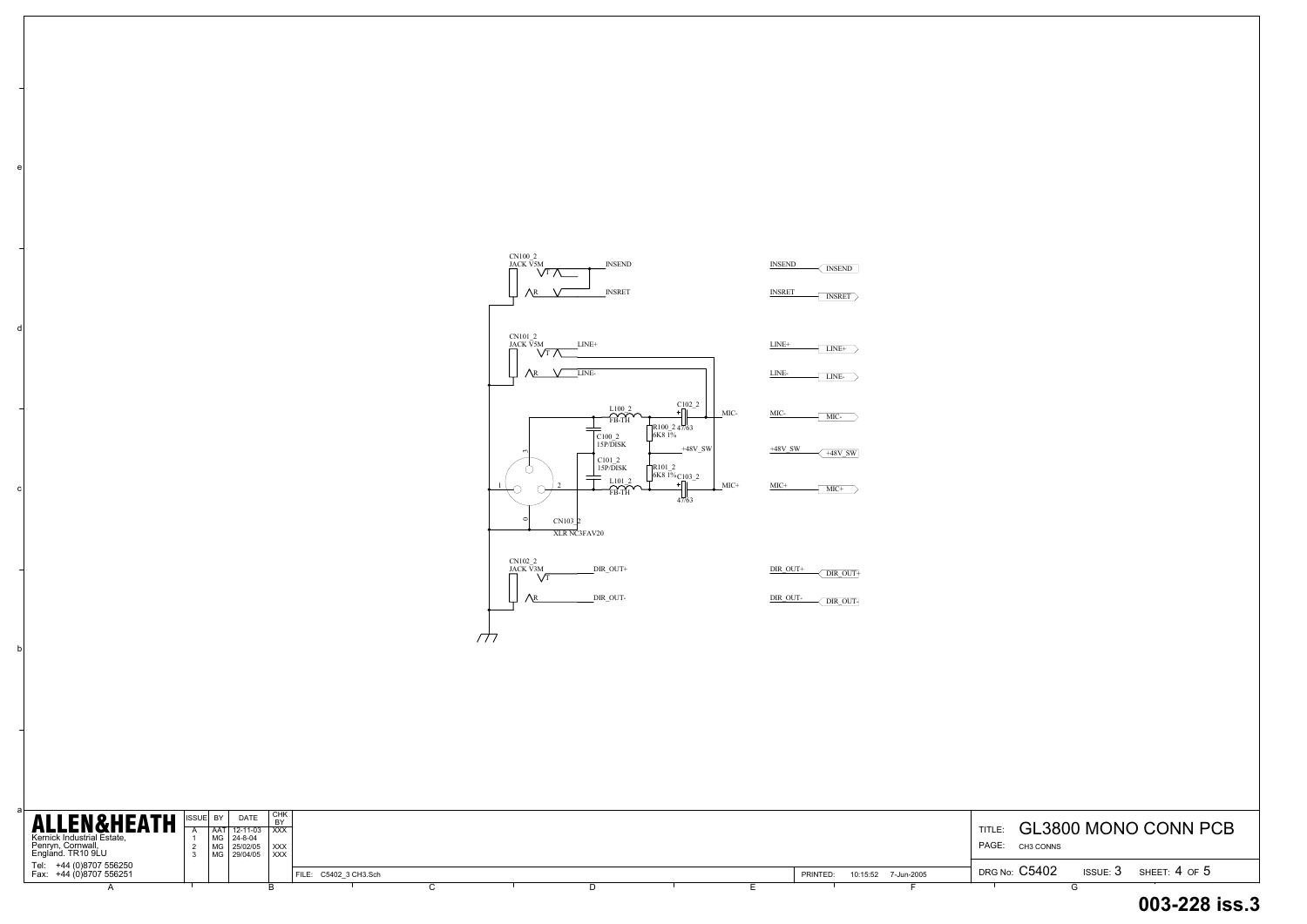a

b

c

d

e

| ALLEN&HEATH<br>Kernick Industrial Estate,<br>Penryn, Cornwall,<br>England. TR10 9LU |  | <b>DATE</b><br>AAT 12-11-03 XXX<br>$M$ G 24-8-04<br>MG 25/02/05<br>  MG   29/04/05   XXX | ' CHK<br>$\overline{)$ XXX |                       |  |  |  |          |                     | TITLE.<br>PAGE:<br>CH4 CONNS |            | GL3800 MONO CONN PO |
|-------------------------------------------------------------------------------------|--|------------------------------------------------------------------------------------------|----------------------------|-----------------------|--|--|--|----------|---------------------|------------------------------|------------|---------------------|
| Tel: +44 (0)8707 556250<br>Fax: +44 (0)8707 556251                                  |  |                                                                                          |                            | FILE: C5402 3 CH4.Sch |  |  |  | PRINTED: | 10:15:52 7-Jun-2005 | DRG No: C5402                | ISSUE: $3$ | SHEET: $5$ of $5$   |
|                                                                                     |  |                                                                                          |                            |                       |  |  |  |          |                     |                              |            |                     |

|                 | G | 003-228 iss.3                                    |
|-----------------|---|--------------------------------------------------|
|                 |   | DRG No: $\rm C5402$ issue: $3$ sheet: $5$ of $5$ |
| PAGE: CH4 CONNS |   | TITLE: <b>GL3800 MONO CONN PCB</b>               |